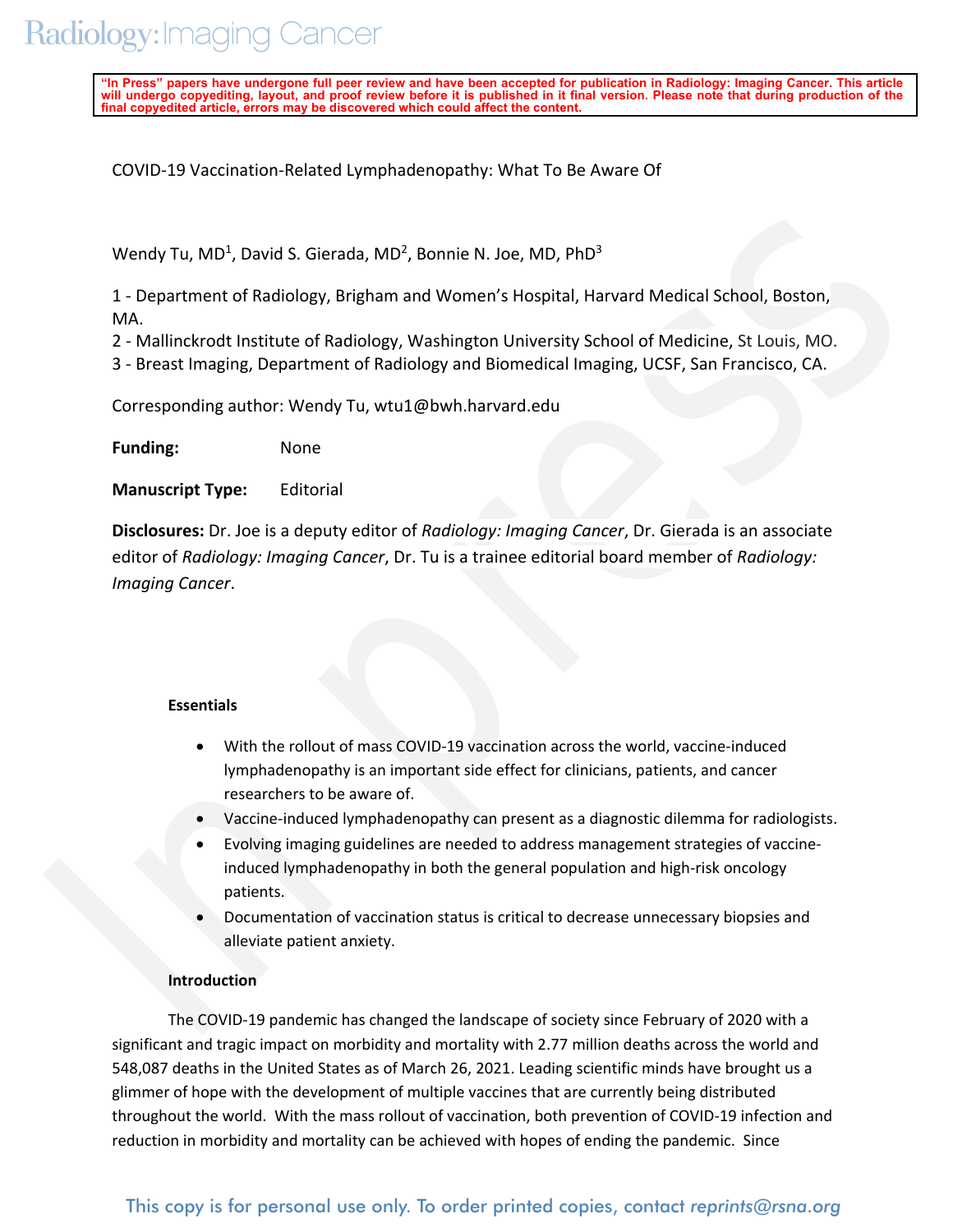February 27, 2021, three COVID-19 vaccines have been authorized by the U.S. Food and Drug Administration for emergency use; the two-dose Pfizer and Moderna mRNA vaccines and the most recently authorized single dose Johnson and Johnson/Janssen adenovirus vector vaccine. Several other vaccines are in development or being distributed in other countries including those developed by Oxford-AstraZeneca (ChAdOx1 nCoV-19 or AZD1222), Gamaleya Research Institute of Epidemiology and Microbiology (Sputnik V), and the CanSinoBIO-Beijing Institute of Biotechnology (Convidicea or Ad5 nCoV). Through March 26, 2021, 526 million doses of vaccines have been distributed across the world.

With mass vaccination rollout, lymphadenopathy ipsilateral to the injected deltoid muscle has become an important manifestation of an immune response to be aware of as it may present as a diagnostic dilemma on cancer imaging studies. We write this editorial as a public service message at a time where other countries are starting mass vaccination programs with the goal of preventing unnecessary nodal biopsies and alleviating patient concern.

#### **What are the side effects of COVID-19 vaccination?**

vacters are in development or being distributed in other countries including those develops day<br>(Advisor of odd -4xtra7eneca (CMadOx InCoV-19 or A7D12721), Gomaleya Research institute of Fpalemiology and<br>McOubiday (Spunisk The most common COVID-19 vaccine side effects include local injection site pain, fever, chills, myalgias, headache and fatigue, with resolution usually in a few days [1, 2]. However, palpable lymphadenopathy commonly involving the axilla as an immune response to vaccination may present a clinical diagnostic dilemma especially in persons with a history of malignancy. Patients may be concerned regarding lymphadenopathy as a sign of malignancy, especially persons with a prior oncologic history. This anxiety will only increase in patients with lymphadenopathy as widespread rollouts of vaccination continue. In addition, lymphadenopathy may be found incidentally on imaging examinations, such as routine screening or oncologic surveillance examinations, presenting a diagnostic dilemma for radiologists.

#### **How common is vaccine-induced axillary lymphadenopathy?**

Although unilateral lymphadenopathy is a known side effect of vaccines, it is rarely reported with vaccines such as the Bacillus Calmette–Guérin, influenza, and human papillomavirus vaccines [3-5]. In a larger series examining 83 recipients of the influenza vaccine, four patients had unexpected fluorodeoxyglucose axillary node accumulations on imaging [5]. In addition, lymph node uptake on nuclear medicine studies after vaccination has been shown by multiple studies.

This is in contrast with the two-dose approved COVID-19 vaccines in the United States, Pfizer-BioNTech and Moderna, which both have higher reported rates of axillary swelling compared to prior vaccines. This may be due to a higher immunogenic response to these mRNA vaccines, a type of vaccine that has not previously been approved for use. As a solicited adverse event in the Moderna clinical trials, axillary swelling or tenderness was reported in 11.6% of patients (5.0% placebo) after Dose 1 and 16.0% (4.3% placebo) after Dose 2 [1]. While not solicited as an adverse event in the Pfizer trials, reports of lymphadenopathy from Dose 1 through 30 days after Dose 2 were imbalanced with notably more cases in the Pfizer-BioNTech COVID-19 vaccine group (64) versus the placebo group (6), which is plausibly related to vaccination [2]. The true incidence of post-vaccination lymphadenopathy may be higher given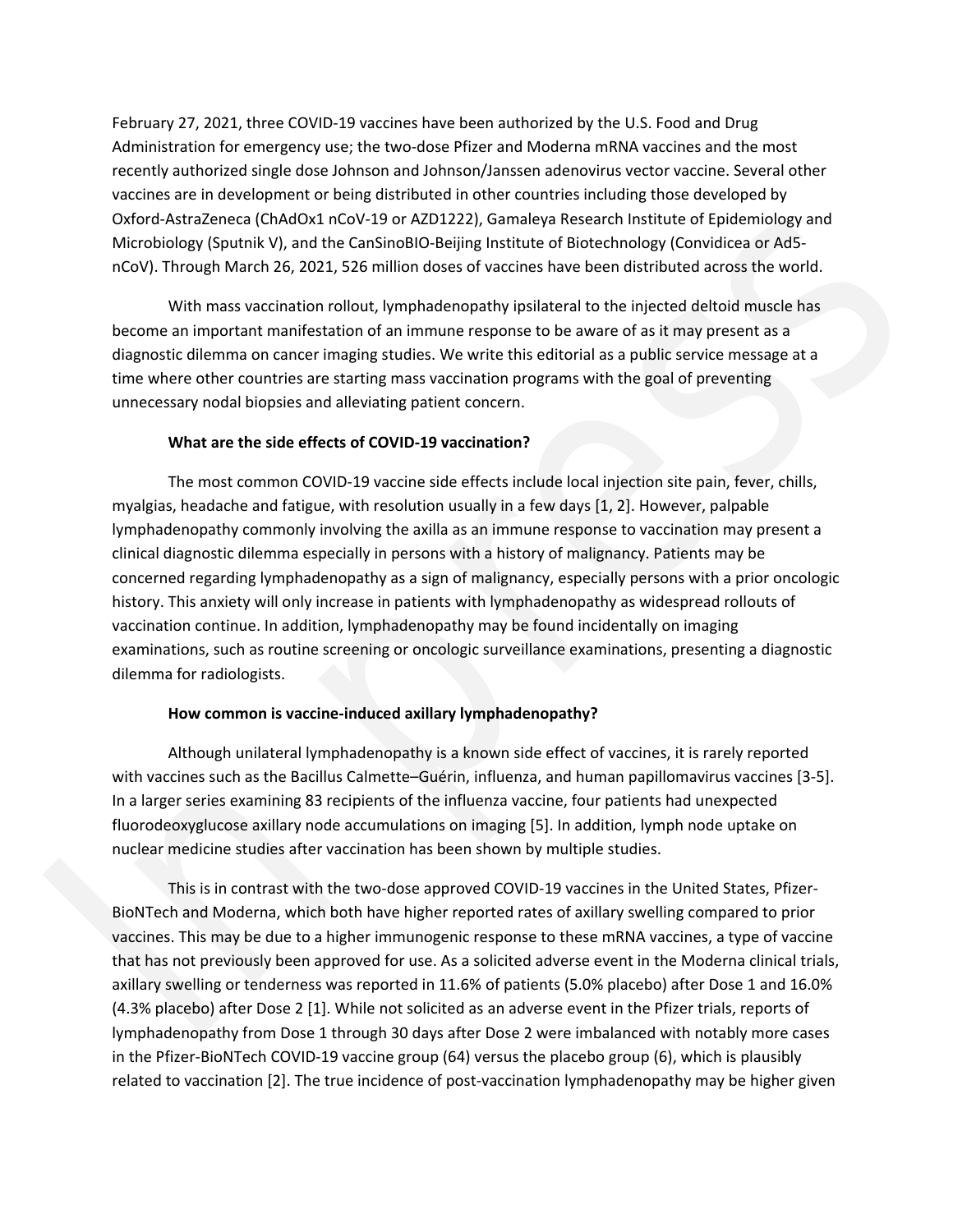axillary swelling was only reported as an unsolicited adverse event. Incidence of axillary lymphadenopathy visible at imaging is likely higher as not all patients have clinical symptoms.

# **What has been reported in the literature so far regarding COVID-19 vaccine-related lymphadenopathy?**

**Event and the set of Material 2011** And 100 and 100 and 100 and 100 and 100 and 100 and 100 and 100 and 100 and 100 and 100 and 100 and 100 and 100 and 100 and 100 and 100 and 100 and 100 and 100 and 100 and 100 and 100 a As of March 2021, at least 20 articles have been published illustrating or discussing COVID-19 vaccine-related lymphadenopathy, with 18 of these articles published in imaging journals. The earliest publications occurred in the field of breast imaging, where vaccine-induced lymphadenopathy was cited as a cause of unilateral axillary lymphadenopathy. Other imaging subspecialities citing this side effect included nine articles in nuclear medicine, and one article in cardiothoracic imaging. In most publications so far, there has only been one or a very small number of patients reported on; one of the largest groups of patients reported on is 23 patients with axillary adenopathy who had undergone breast imaging [6]. Journals which have published on this subject include *Radiology*, *American Journal of Roentgenology*, *European Journal Nuclear Medicine and Molecular Imaging, Clinical Nuclear Medicine* and *Journal of the American College of Radiology (JACR)*. The majority of these articles reported lymphadenopathy as a side effect after the two-dose COVID-19 Pfizer or Moderna vaccines with two recent articles citing vaccine-induced lymphadenopathy with the Oxford-AstraZeneca vaccine, currently only given as one-dose in the United Kingdom, with the second dose planned for delayed administration. The location of the lymphadenopathy was primarily axillary with four articles reporting cervical lymphadenopathy. The lymphadenopathy can be visualized on multiple modalities with most published cases demonstrated on US, followed by PET, MRI, mammography, and CT.

# **What are the current imaging guidelines related to vaccine-induced axillary lymphadenopathy?**

The Society of Breast Imaging (SBI) was the first imaging society to propose guidelines addressing axillary lymphadenopathy seen on imaging [7], with the Canadian Society of Breast Imaging (CSBI) endorsing the SBI recommendations. There have now been multiple publications suggesting guidelines for unilateral axillary lymphadenopathy with focus on different modalities or oncologic subspecialities. We summarize these below divided in terms of different phases of care.

## *Clinical history:*

Vaccination dates, injection site/laterality and vaccine type should be documented on patient intake forms or electronic medical record [7].

## *Scheduling exams:*

To mitigate the diagnostic dilemma of vaccine-induced lymphadenopathy, the SBI recommends that patients should "consider scheduling screening exams prior to the first dose of a COVID-19 vaccination or 4-6 weeks following the second dose of a COVID-19 vaccination" [7]. This recommendation has been followed by a similar guideline published in *Radiology* from a multidisciplinary panel from oncologic centers, recommending for non-urgent indications such as routine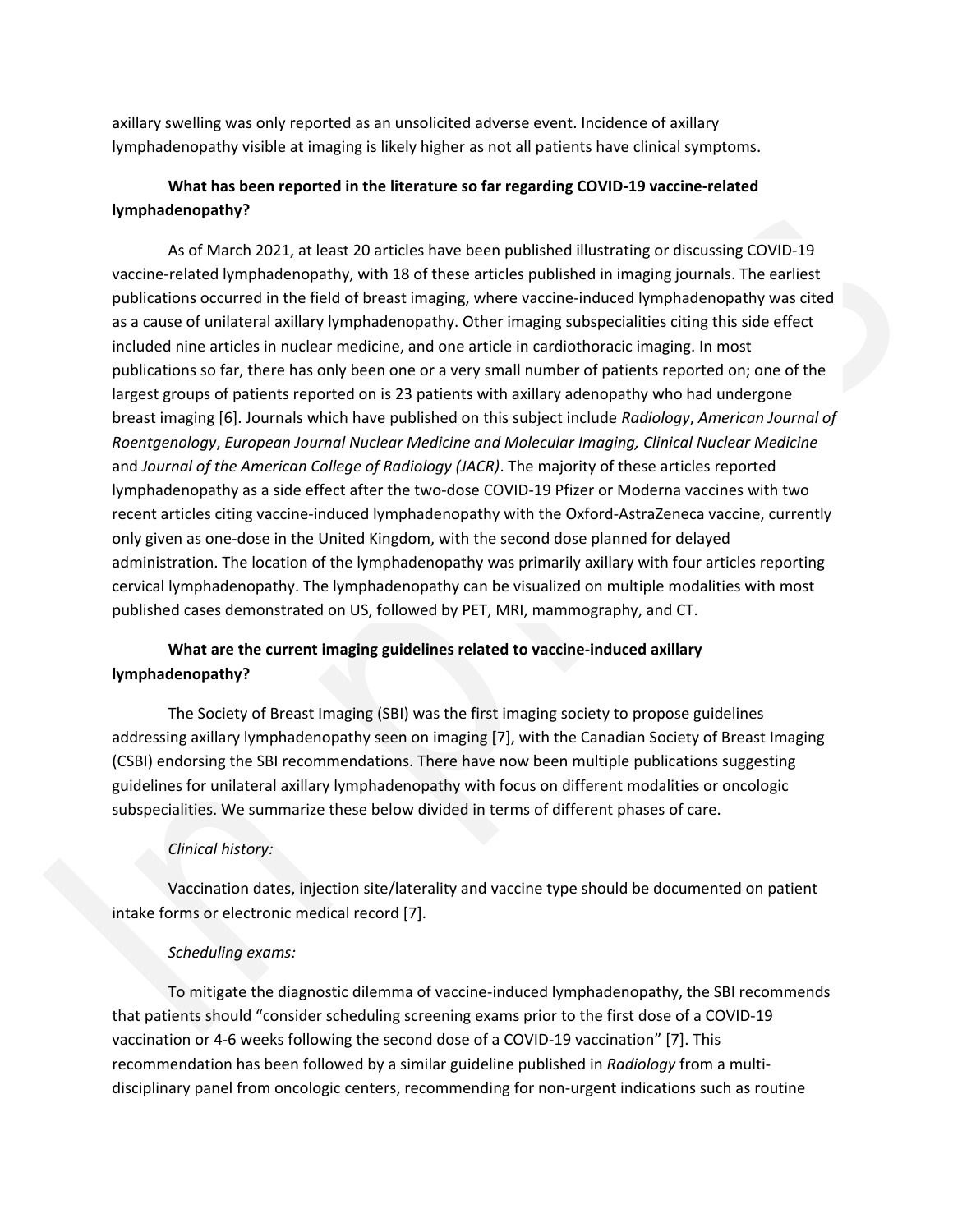surveillance, screening, or staging imaging to be scheduled prior to vaccination or to postpone imaging "at least 6 weeks after final vaccination dose" [8]. McIntosh et al also [9] suggested performing PET/CT "at least two weeks after vaccination in patients with a cancer for which interpretation is anticipated to be potentially impacted by the vaccination, though optimally 4-6 weeks after vaccination". However, like other imaging exams, if there is an urgent clinical indication such as treatment planning, active treatment monitoring, or assessment of new symptoms or potential complications, imaging should not be delayed, regardless of vaccination status.

An additional strategy to mitigate confounding findings would be to administer COVID-19 vaccinations "on the side contralateral to the primary cancer" [8].

#### *Incidentally detected unilateral lymphadenopathy on imaging:*

be potentially mpacked by the vaccination, though optimally 4-6 weeks after vaccination". However, the deuter imaging exams, if there is an urgent dincicul including satis first reconductions, imaging should not be delayed For subclinical unilateral lymphadenopathy detected on imaging, vaccination history including injection site and date is now a key piece of clinical information to obtain. In cases of unilateral axillary lymphadenopathy on screening mammography, the SBI recommends a BI-RADS 0 designation to bring the patient back for assessment of the ipsilateral breast and additional documentation of medical and vaccination history [7]. After an otherwise negative diagnostic workup, and if a COVID-19 vaccine was given on the ipsilateral side in the past 4 weeks, a BI-RADS 3 (Probably Benign) assessment is then assigned with consideration for a short term follow up in 4-12 weeks after the second vaccination dose. If lymphadenopathy persists at follow up, then consider a BI-RADS 4 (Suspicious) assessment with biopsy to exclude malignancy. As these recommendations were first announced in January 2021 based on very early experience with COVID-19 vaccinations, they are necessarily meant to be conservative. In an update (March 9, 2021), the SBI notes that individual practices may wish to establish their own guidelines based on local expertise and resources.

A different approach was suggested by a recent publication in *JACR* proposing use of "BI-RADS 2 Benign" assessment with clinical follow-up for isolated unilateral lymphadenopathy after recent COVID-19 vaccination in the ipsilateral arm [10]. This is consistent with the American College of Radiology BI-RADS recommendations for unilateral lymphadenopathy in the setting of a known inflammatory cause [10]. In comparison with the more conservative SBI recommendations, this "pragmatic" approach would result in fewer follow-up examinations.

In terms of management of clinically evident post-vaccination lymphadenopathy, the multidisciplinary panel recommended "observing for at least 6 weeks until resolution before referring for diagnostic imaging evaluation or biopsy of the nodes" [8]. The multidisciplinary panel also recommended "expectant management strategy without default follow-up imaging" in patients whom pre-test probability of adenopathy is much more likely to due to vaccination rather than malignancy. In higher-risk situations, either a short-term imaging follow up with ultrasound and/or tissue diagnosis can be considered, especially in patients with a high-risk oncologic history (e.g. ipsilateral breast or head/neck cancer, melanoma or lymphoma) [8]. The expected duration of post-vaccination lymphadenopathy is not yet determined.

#### **What are the implications for patients?**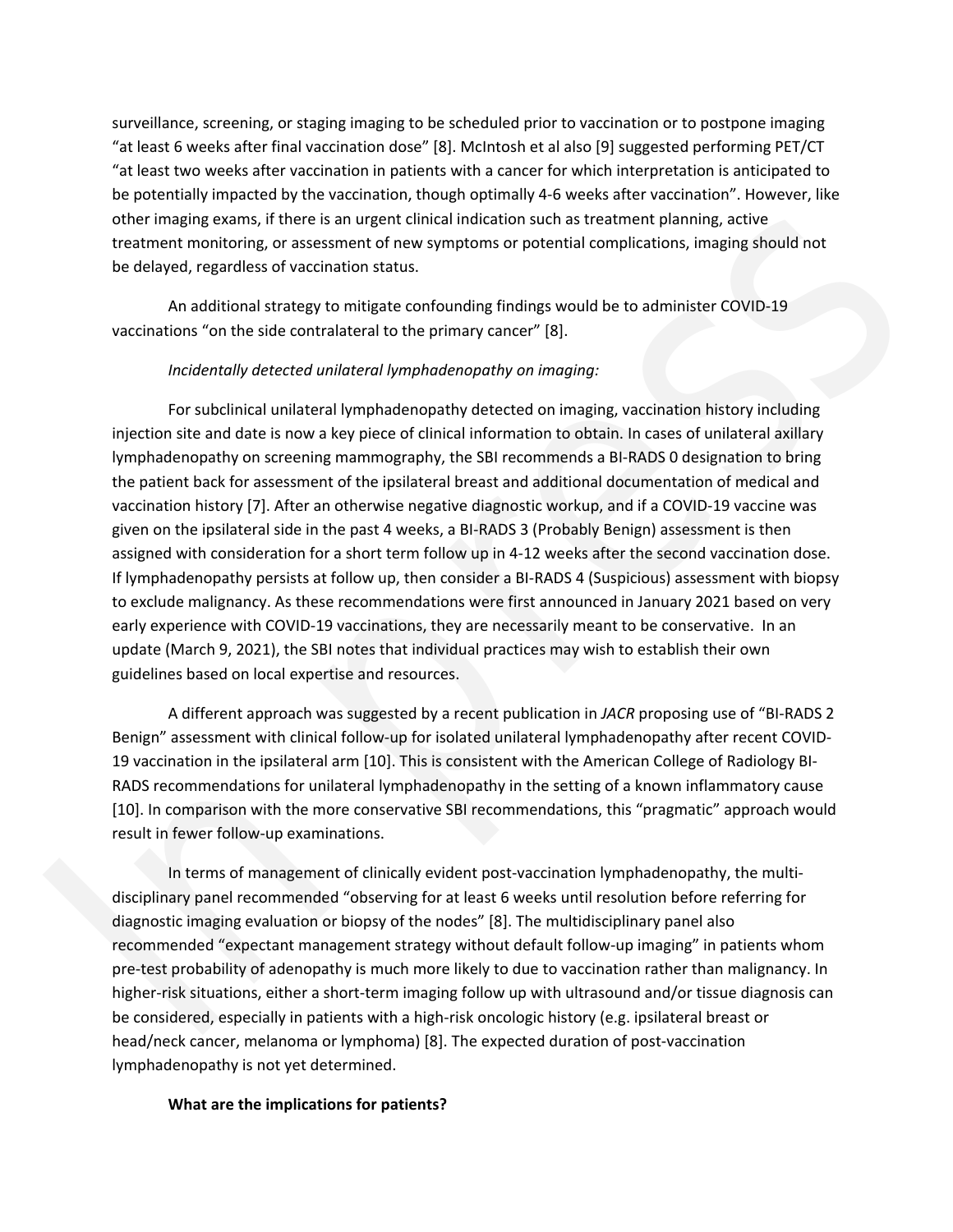annise, When vaccines are administered, dide effects such as a sulliny woelling should be highlighted and<br>normalized as an immune response initiated by the succine. Patients should be aware of the best times<br>to conclude no Widespread patient education regarding vaccine-induced lymphadenopathy is needed, especially as this may be mistaken as a sign of malignancy. Imaging societies, clinicians, and news media outlets should spread awareness to educate the public regarding this side effect to minimize patient anxiety. When vaccines are administered, side effects such as axillary swelling should be highlighted and normalized as an immune response initiated by the vaccine. Patients should be aware of the best times to schedule routine imaging exams with more infographics such as the SBI mammography recommendations for women receiving the COVID-19 vaccine being widely distributed. In patients with palpable lymphadenopathy after vaccination, another suggestion may be to proceed with clinical followup by a clinician or the patient themselves rather than imaging, resulting in cost-savings to the system. Care should also be taken to ensure clinical and/or imaging follow-up for those with lymphadenopathy that does not resolve, those with potentially causative malignancies (such as breast or head/neck cancer, lymphoma, or melanoma), and those with additional sites of lymphadenopathy.

### **References**

- 1. Centers for Disease Control and Prevention, *Local Reactions, Systemic Reactions, Adverse Events, and Serious Adverse Events: Moderna COVID-19 Vaccine.*
- 2. Centers for Disease Control and Prevention, *Local Reactions, Systemic Reactions, Adverse Events, and Serious Adverse Events: Pfizer-BioNTech COVID-19 Vaccine.*
- 3. Newfield, L., J.E. Naschitz, and D. Yeshurun, *[BCG-induced axillary lymph-adenitis in the adult].* Harefuah, 1990. **119**(7-8): p. 199-200.
- 4. Studdiford, J., et al., *Development of unilateral cervical and supraclavicular lymphadenopathy after human papilloma virus vaccination.* Pharmacotherapy, 2008. **28**(9): p. 1194-7.
- 5. Shirone, N., et al., *Axillary lymph node accumulation on FDG-PET/CT after influenza vaccination.* Ann Nucl Med, 2012. **26**(3): p. 248-52.
- 6. Mortazavi, S., *Coronavirus Disease (COVID-19) Vaccination Associated Axillary Adenopathy: Imaging Findings and Follow-Up Recommendations in 23 Women.* AJR Am J Roentgenol, 2021.
- 7. Society of Breast Imaging, *SBI Recommendations for the Management of Axillary Adenopathy in Patients with Recent COVID-19 Vaccination*. 2021.
- 8. Becker, A.S., et al., *Multidisciplinary Recommendations Regarding Post-Vaccine Adenopathy and Radiologic Imaging:.* Radiology, 2021: p. 210436.
- 9. McIntosh, L.J., et al., *COVID-19 Vaccination-Related Uptake on FDG PET/CT: An Emerging Dilemma and Suggestions for Management.* AJR Am J Roentgenol, 2021.
- 10. Lehman, C.D., et al., *Unilateral Lymphadenopathy Post COVID-19 Vaccination: A Practical Management Plan for Radiologists Across Specialties.* Journal of the American College of Radiology, 2021.